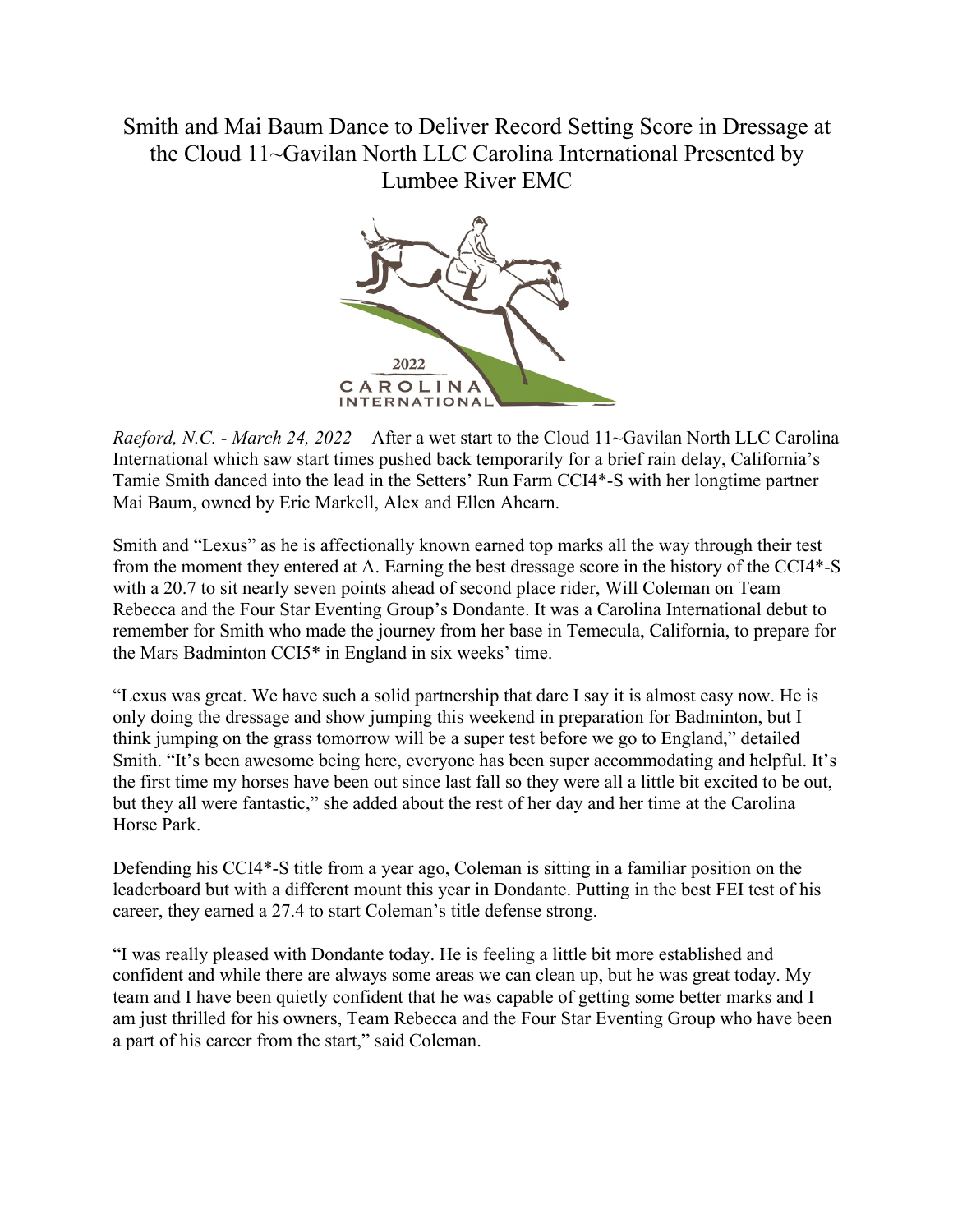Rounding out the top three in the CCI4\*-S is Doug Payne with Laurie McRee and Catherine Winter's Starr Witness. Known for producing good tests with a sub-30 average at the 4\* level, they are nipping at Coleman's heels on a 28.7.

"It was a big atmosphere, and I am just honestly really proud of her," Payne said of Starr Witness. "It was her best test at the level I thought, and she went in and stayed so focused. Last summer and fall we didn't event her much and stayed home to really work on her flat work and jumping preparing her with this in mind. I couldn't be more pleased, and I am really looking forward to the jumping phases," he added.

Caroline Martin started her weekend off strong in The Cordelia Family Foundation CCI3\*-S. She not only leads the division with her and Sherrie Martin's Redfield Champion, but also sits third and sixth with her own and the Hoff Family's Galwaybay Blake and the HX Group's King's Especiale. Additionally, Martin sits in the top 10 in the CCI4\*-S with her own Islandwood Captain Jack and in third in the CCI2\*-S with her own Galwaybay Redfield HSH Connor capping off a brilliant day of dressage for her.

"Redfield Champion is just phenomenal. Paul Hendrix sourced him two years ago and he has been brilliant ever since. To have a horse that really wants to come out and win every day is an incredible feeling and it was great to see all his talent reflected in the marks today. He is only eight and both Blake and King are seven having just stepped up to the level this year so to see them all sitting at the top of such a competitive division is so rewarding," Martin said about her day.

Leading the way in the Breezeway Sporthorse and Diagnostic Clinic and Friendship Mobile Veterinary Imaging and Sports Medicine CCI2\*-S after dressage is Dominic Schramm with the Quadrocana Syndicate's Quadrocana. Earning a 25.2 from the judges, they positioned themselves firmly atop the leaderboard with their nearest challenger, Elinor O'Neal and Sally Cox's Koraline sitting in second on a 28.6.

"I thought Quodrocana did a lovely test, and she deserved every mark she got. She has always been a super nice horse on the flat but for one reason or another something has always popped up. I thought today everything really came together and she did her best test," Schramm said about his ride today. "I'm looking forward to the weekend ahead and jumping on the grass tomorrow as I have found it is good practice and exposure," he added.

In the small but mighty Dark Waterspoon LLC/Crown Sport Horse CCI1\*-S division, Lily Dal Cin and her own FE Bobby Dazzler earned the best mark of the day, a 26.4, to lead the class going into the jumping phases this weekend.

"FE Bobby Dazzler was super today, and I am just thrilled with him. We had an amazing warm up and he was so relaxed going into the ring. He was obedient, and I was thinking he might have been a bit looky once he got into the ring, but he was so focused. This is both of our first FEI's and he couldn't have been better," said Dal Cin. "I am really excited to be able to jump in the Derby Field tomorrow and I think the cross country course looks great," she added.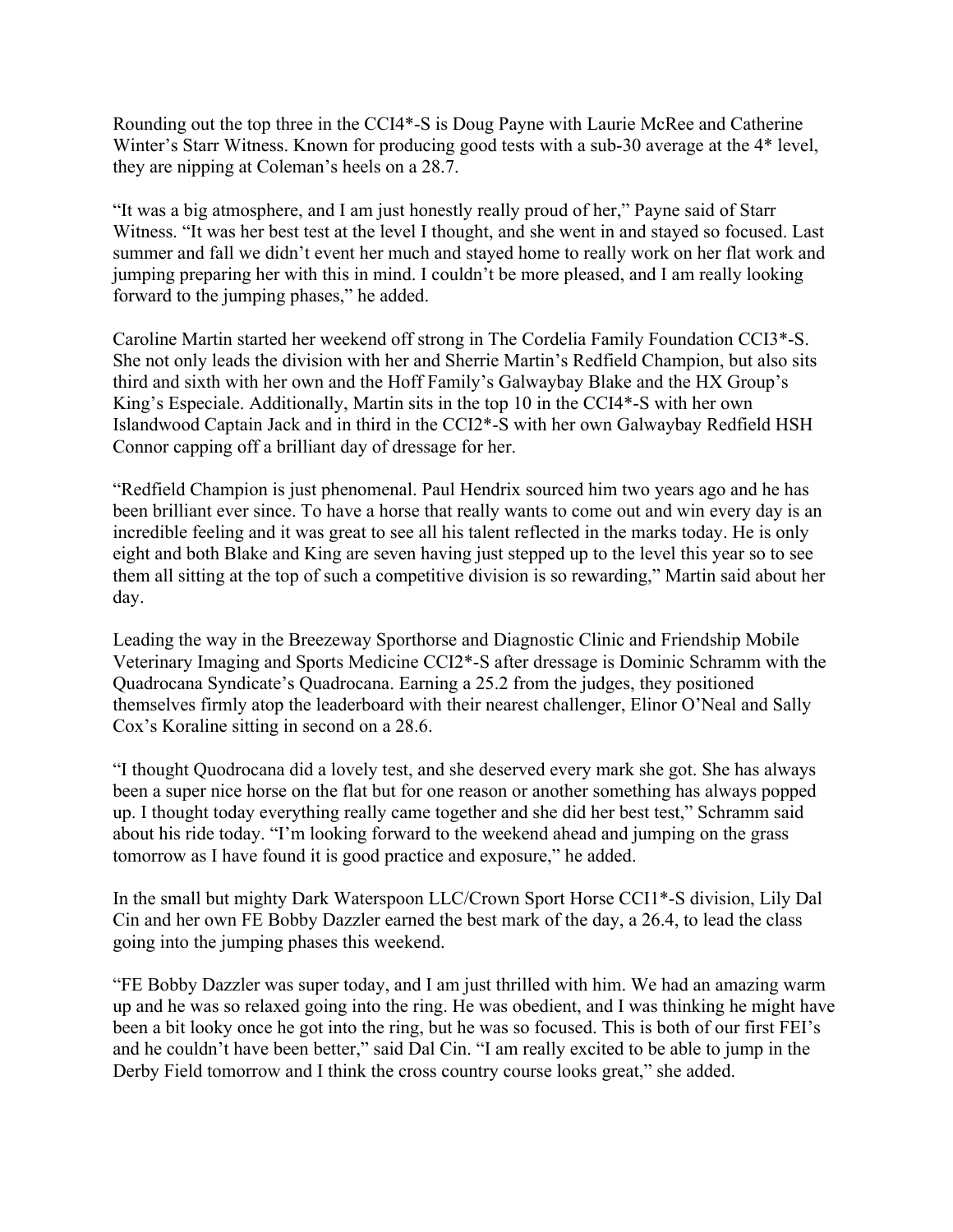All four FEI divisions will show jump tomorrow starting at 10:00 a.m. with The Cordelia Family Foundation's CCI3\*-S. The Setters' Run Farm CCI4\*-S will show jump at 1:00 p.m. followed by the Dark Waterspoon LLC/Crown Sport Horse CCI1\*-S at 1:50 p.m. with the Breezeway Sporthorse and Diagnostic Clinic and Friendship Mobile Veterinary Imaging and Sports Medicine CCI2<sup>\*</sup>-S rounding out the day's show jumping at 2:40 p.m. The thrilling cross country finale will conclude the international competition on Saturday.

Carolina International is also hosting Training through Advanced level horse trial divisions, which get underway Friday with dressage.

Click here for live scoring.

Working round the clock since the event ended last year, the staff of the Carolina Horse Park has been building, developing, and managing the grounds with this event in mind. With the addition of a newly built competitor tower and several exciting changes on the cross-country course as well as the addition of the CCI1\*-S division, this year's event is set to be the best yet. Knowlbrook Farms has also been crucial in land management developing the galloping lanes and providing extensive tree removal to ensure each and every course at the Carolina International has world-class ground.

Horse and Country TV is the official live streaming partner of Carolina International. In addition to providing live streaming coverage of every rider in the Setters' Run Farm CCI4\*-S, Horse and Country is also offering live and on demand coverage of jumping phases for all international competitors. Visit https://horseandcountry.tv/en-us/ for more information.

Brant Gamma Photography is the official photographer for this weekend's competition. Brant and her team will be on site all weekend to cover all the action. Riders can visit their tent located behind Barn A to purchase photos.

For more information about the event, visit https://carolinainternationalcci.com/.

## **About Carolina International:**

The Carolina International Organizing Committee was formed to build a world class eventing competition in the Sandhills of North Carolina. Leveraging local and national expertise and leadership, we will deliver an outstanding weekend of horse sport and entertainment for riders, owners, grooms, spectators, patrons and sponsors alike.

## **Press Contact:**

Mikaela Kantorowski Mikaela.kantorowski@gmail.com 9107282180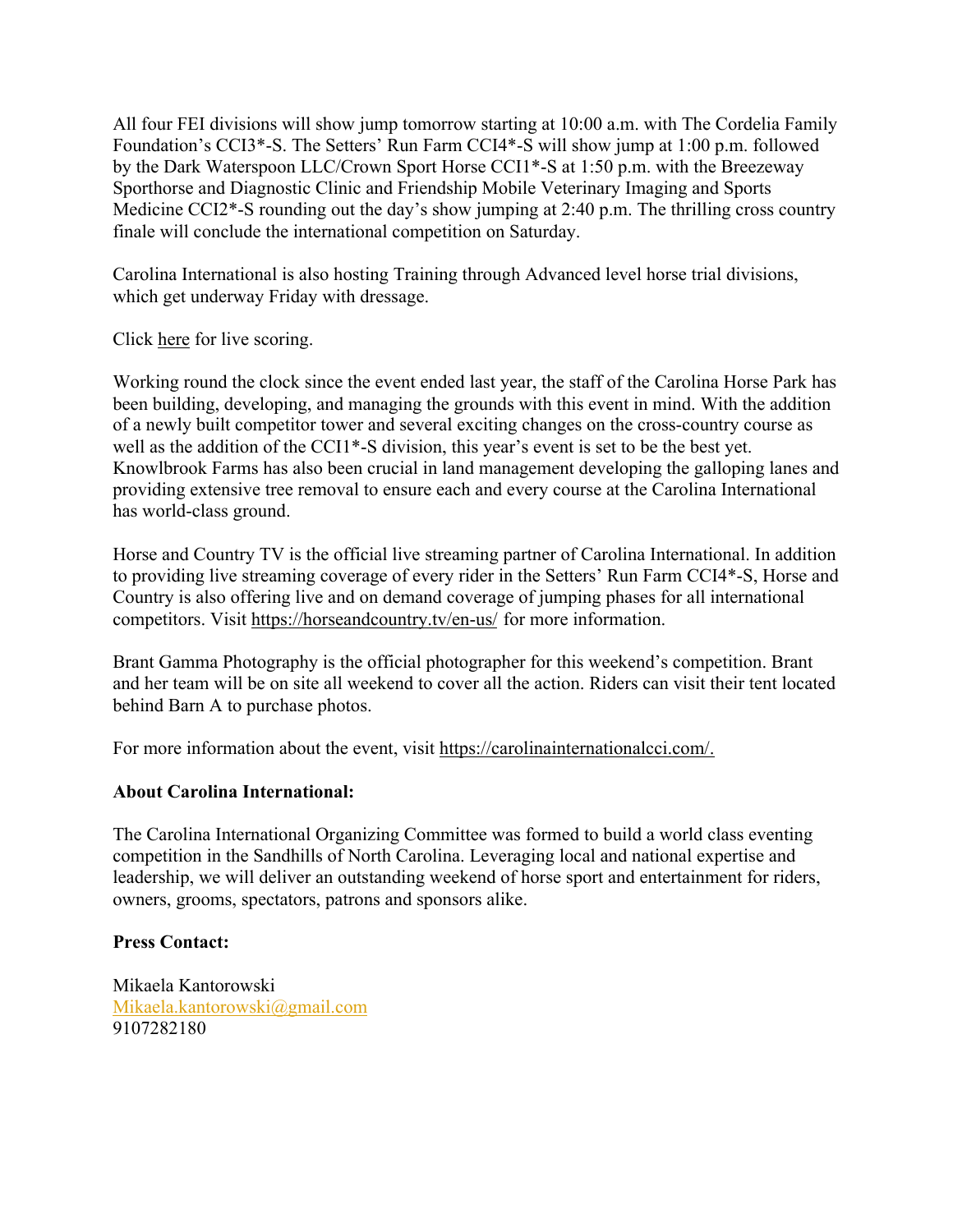

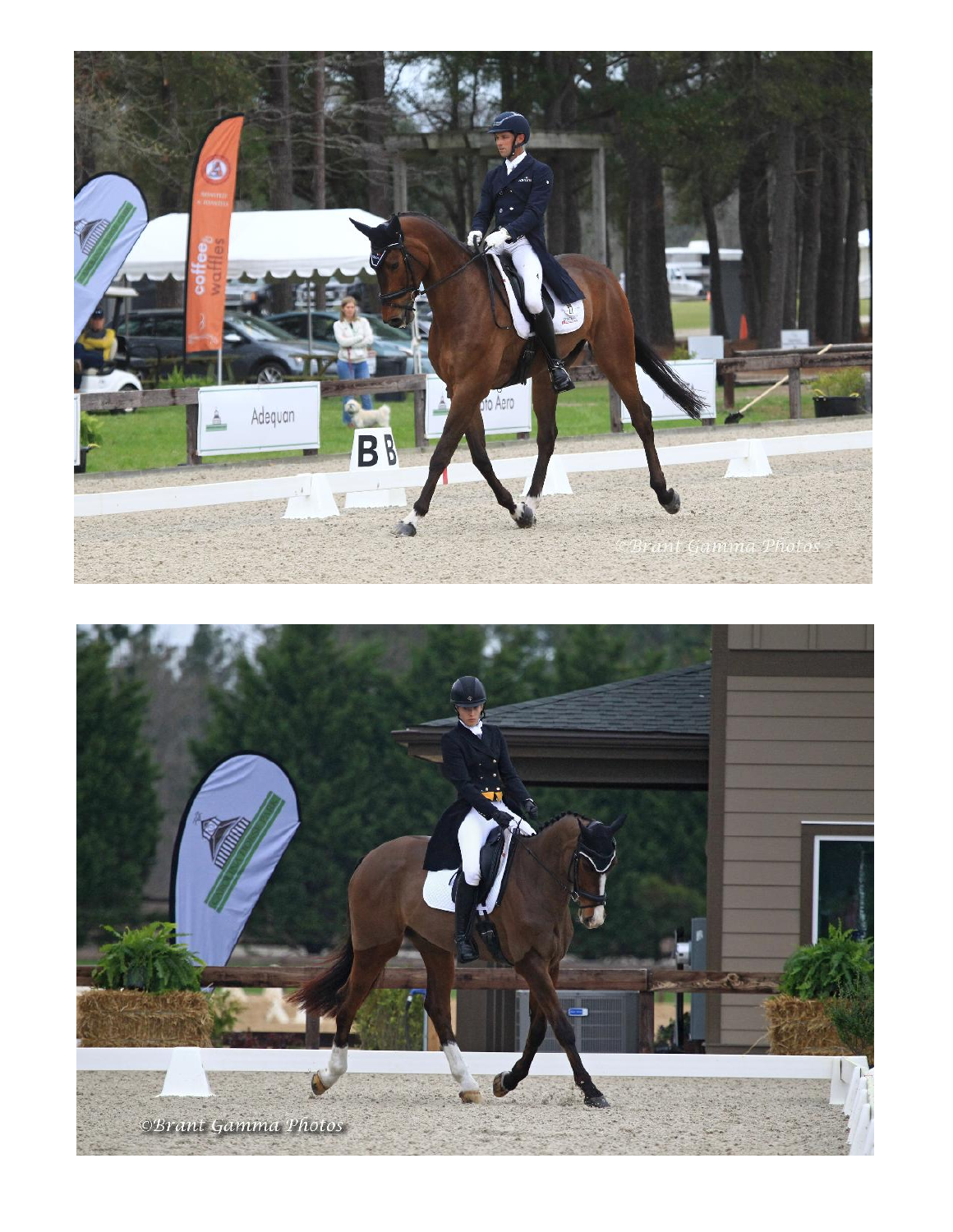